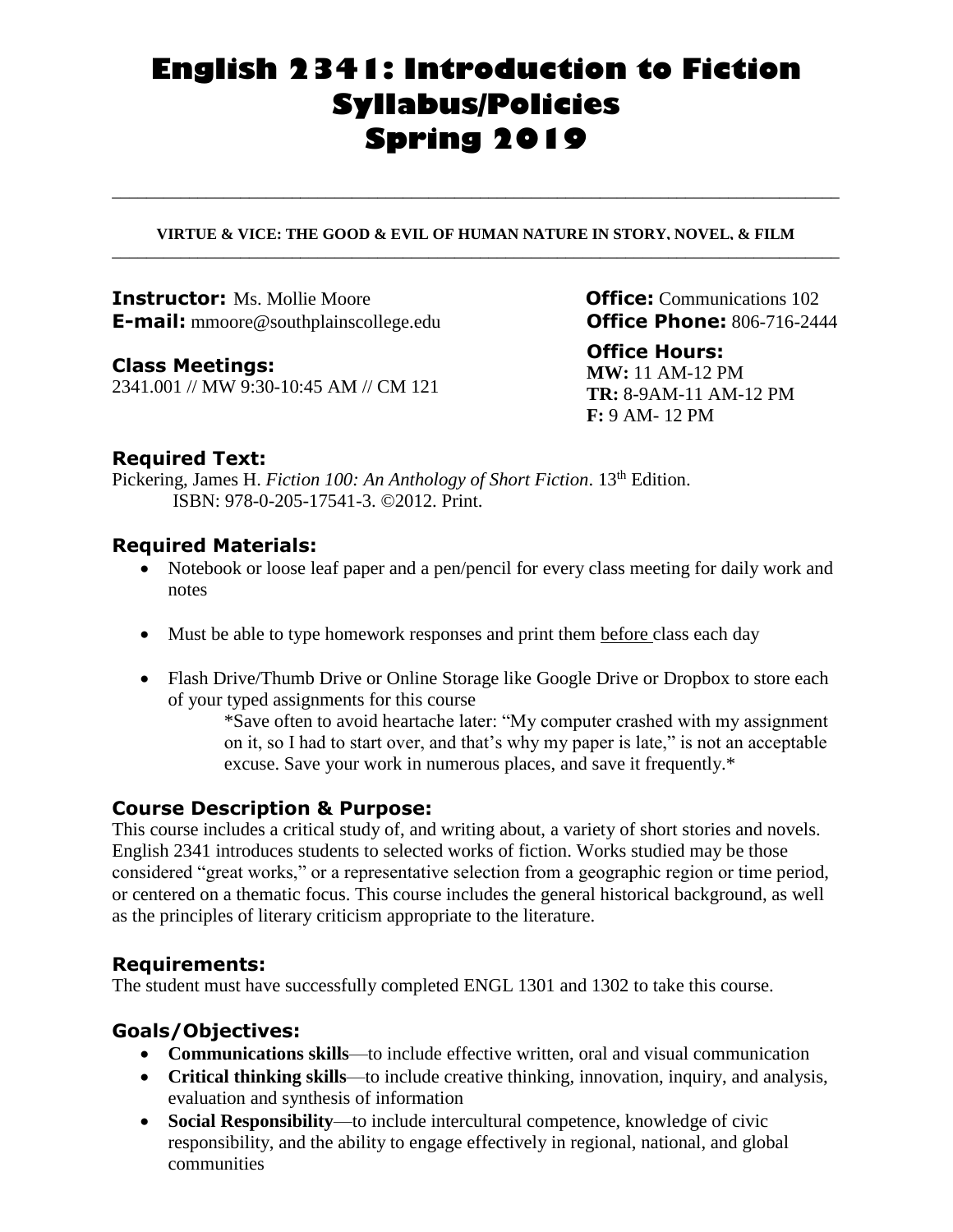**Personal Responsibility**—to include the ability to connect choices, actions, and consequences to ethical decision-making.

# **Outcomes:**

Upon completion of the course, the student will show competence in the course objectives listed below:

- 1. Critically evaluate fiction in terms of the constituent elements of fiction, both short story and novel, including essential biographical, cultural, and historical contexts (names of principal characters and details of plot and setting are to be included)
- 2. Understand the distinguishing elements of fiction for the appropriate time period
- 3. To evaluate in depth the distinguishing characteristics of fiction, especially in order to analyze literary works as expressions of individual or communal values within the social, political, cultural, or religious contexts of different literary periods.
- 4. Show an understanding and competent application of the elements of the writing process in all writing situations as developed in English 1301 and 1302
- 5. Show an understanding and refinement of the skills of expository and argumentative writing already developed in English 1301 and 1302
- 6. Apply critical thinking to the study of literature and to the writing of analytical essays
- 7. Use a library and relevant internet sources for research purposes
- 8. Research and write an accurately documented paper, using MLA style or other assigned documentation style
- 9. Participate in class discussions or group work over the literature in the course
- 10. Make constructive suggestions for others' work during peer critiques or presentations

# **Student Responsibilities:**

Students are expected to

- 1. Be on time and regularly attend class
- 2. Be responsible for the learning process, including preparation for class, such as reading and homework; participation in class discussions, including asking relevant questions; getting assignments and/or notes if absent; and accepting responsibility for not understanding an assignment or failing an assignment
- 3. Be responsible for having an appropriate attitude and using appropriate language in academic environments; not use condescending, inflammatory, threatening, or profane rhetoric, whether verbally or in written form, in academic environments
- 4. Have respectful behavior toward instructor and classmates in order to contribute to the atmosphere necessary for learning
- 5. Be responsible for courteous actions to others, especially by putting away cell phones and other distractions while in class
- 6. Be responsible for writing down all grades and applying them to the grading scale used for the class, which is shown in the course's policy statement/syllabus
- 7. Submit all assignments in accordance with due dates, formats, and requirements
- 8. Avoid all forms of cheating and plagiarism on all assignments, including improper collaboration
- 9. Ask questions when something is unclear.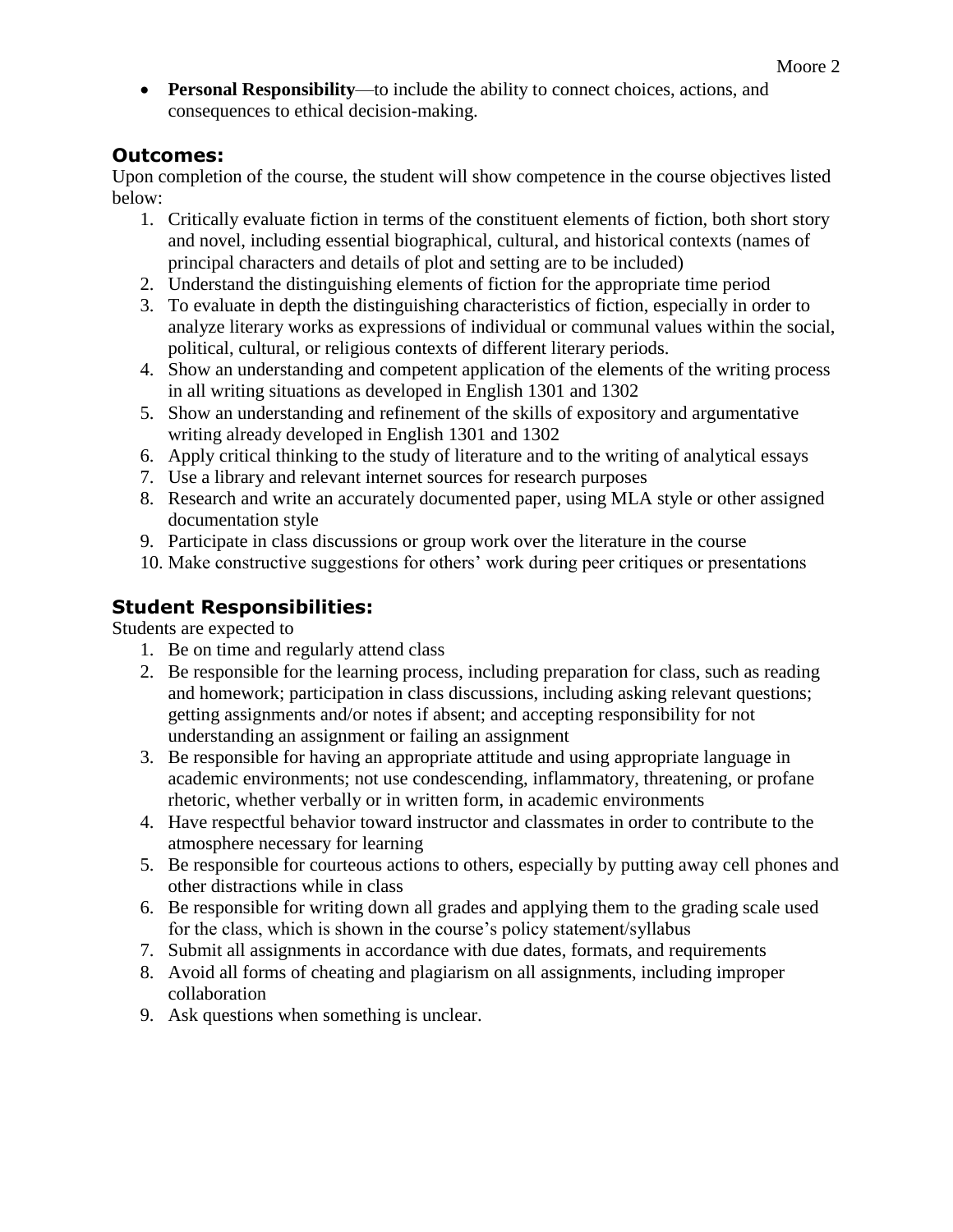# **Grades:**

| Daily Participation      | 15% |
|--------------------------|-----|
| <b>Reading Responses</b> | 25% |
| Essay $#1$               | 10% |
| Midterm Exam             | 15% |
| Essay/Project #2         | 10% |
| Commonplace Project #3   | 20% |
| <b>Final Reflection</b>  | 5%  |

**Grading Scale:** A (Superior): 100-90% B (Good): 89-80% C (Average): 79-70% D (Poor): 69-60% F (Unacceptable): 59-50%

# **Explanation of Class Components:**

### Daily Participation

Your daily participation grades will be any assignment given in class. This could be discussion, group work, and/or notes. There will be no make-ups for daily notes and participation. A student must be present to receive credit for exercises/discussion graded as daily participation.

# Reading Responses

You are required to keep a log/journal of your reading for this class. At a minimum your reading response log will include the "Questions for Study" at the end of each story assigned for that day. However, you can expand these logs as much as you would like in preparation for the Commonplace Book/Project #3. Some ideas for your responses might be adding quotes you like from the work, adding pictures that represent symbols or themes, or maybe adding quotes from movies or songs the story reminds you of…the possibilities are endless. The more you "get into" the reading responses, the more you will "get out of" your reading! Please do create a new log for each class day in order to turn each day's work in individually. You must turn in reading responses at the first of a class period to get credit for the assignment.

### Essays/Projects #1-2

Major project assignment sheets will be handed out separately during the semester. You must write at least one essay, but you have the choice of doing one non-essay project as well.

# Common Place Book/Project #3

This project will be a semester-long portfolio of your reading responses including extra quotes and writing. You will receive a detailed assignment sheet for this project near the beginning of the semester.

# Mid-term

The mid-term exam will evaluate your knowledge of major themes, characters, plot etc. in the stories read up to the exam. You will receive a detailed study guide before the exam.

# Final Reflection

Your final exam will be an essay exam to showcase the skills learned throughout the semester including the major themes, characters, and plots from the stories read the second half of the semester.

# **Assignment Information/Completion:**

- $\rightarrow$  Numerical grades are assigned for convenience in averaging grades only.
- $\rightarrow$  Any out of class assignments must be completed and turned in at the beginning of the class period identified on this syllabus.
- $\rightarrow$  Failure to turn in an assignment on time can result in a grade of 0/F for the assignment. If you are absent, you are still responsible for turning in assignments on time, especially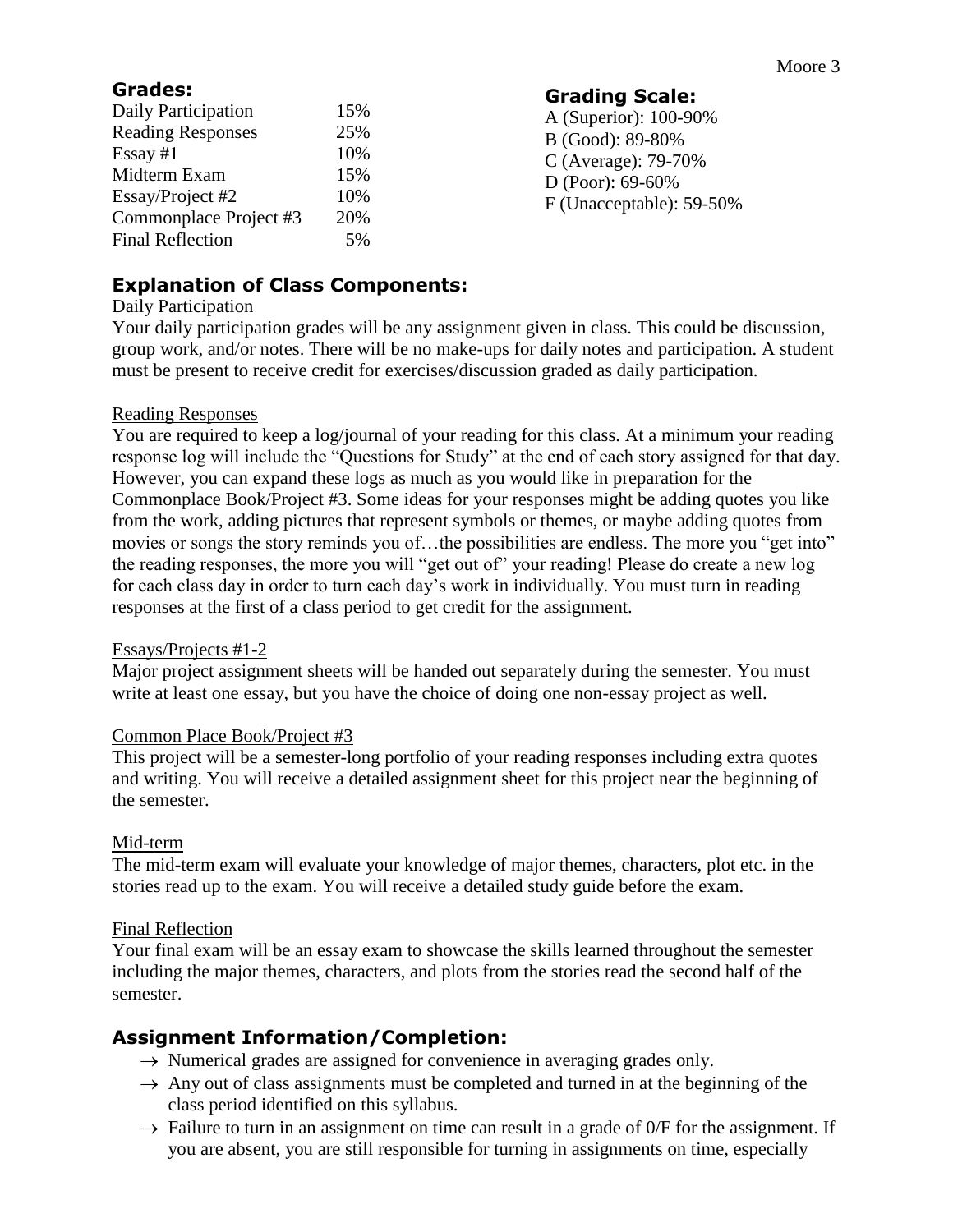essays or essay components. In some cases, essays will be penalized for each day late, if the student discusses the situation with the instructor.

 $\rightarrow$  Reading Response Late Policy: Reading responses can only receive UP TO  $\frac{1}{2}$  credit when turned in after the class period they are due. Reading responses will receive a UP TO a 70% if emailed instead of brought to class as a paper copy (this includes when a student is absent).

# **Evaluation:**

Essays and project assignments will be evaluated according to the following general criteria:

- Use of the conventions of standard grammar.
- Use of the appropriate pattern of development for the assignment.
- Use of the principles of unity and coherence.
- Use of logical, factual arguments to advance a precise, concise, and sophisticated thesis that meets the intent of the assigned essay.

\* Specific assignment requirements will be posted to Blackboard and discussed in class. \*\* All formal essays/projects will be turned-in to Blackboard through the Turnitin Program. We will discuss this in class.

**Methods of Evaluation:** All assignments must be completed and turned in at the *beginning* of the class period identified on this syllabus unless otherwise noted. Major-assignment deadlines are **firm**. Failure to turn in an assignment on time can result in a grade of 0/F for the assignment. If you are absent, you are still responsible for turning in assignments on time, especially essays or essay components. In some cases, essays will be penalized for each day late, if the student discusses the situation with the instructor. More information will be given at a later date. Numerical grades are assigned for convenience in averaging grades only.

\*Note: In college, a "C" is an average grade; it does not have anything "wrong" with it; it fulfills the assignment; it simply does not move beyond the average.\*

# **Absence Policy:**

Any student who misses more than 4 class sessions (2 weeks) could be dropped with a grade of "X" if the student has a passing average at that time. If the student is failing, due to poor work or missing assignments, the student will be assigned a grade of "F." An absence is defined as failing to attend class, missing 15 or more minutes of class, or leaving class without the instructor's approval. Whenever possible, students should let the instructor know about expected absences as soon as possible (before the class meeting if at all possible).

Additionally, a student accrues an absence each time he or she accumulates a total of three tardies. **A tardy is defined as being more than 10 minutes late OR leaving class for any reason during the designated class time.** PLEASE take care of any personal business between classes. It is considered impolite to leave a class while it is in session (even when doing group or individual work).

Because this is a student-oriented class, regular attendance is crucial to understanding. With each absence, your participation grade will be impacted. If you are not prepared for workshop assignments, you may be asked to leave class and will be given an absence. If you must be absent, be sure to check Blackboard and check with another class member for any changes in the syllabus so that you can be prepared for the next class meeting. You will still be responsible for the material you have missed and for the upcoming material for the next class. \*\*\*\*\*"I was absent, so I didn't know that was due," is not an acceptable excuse.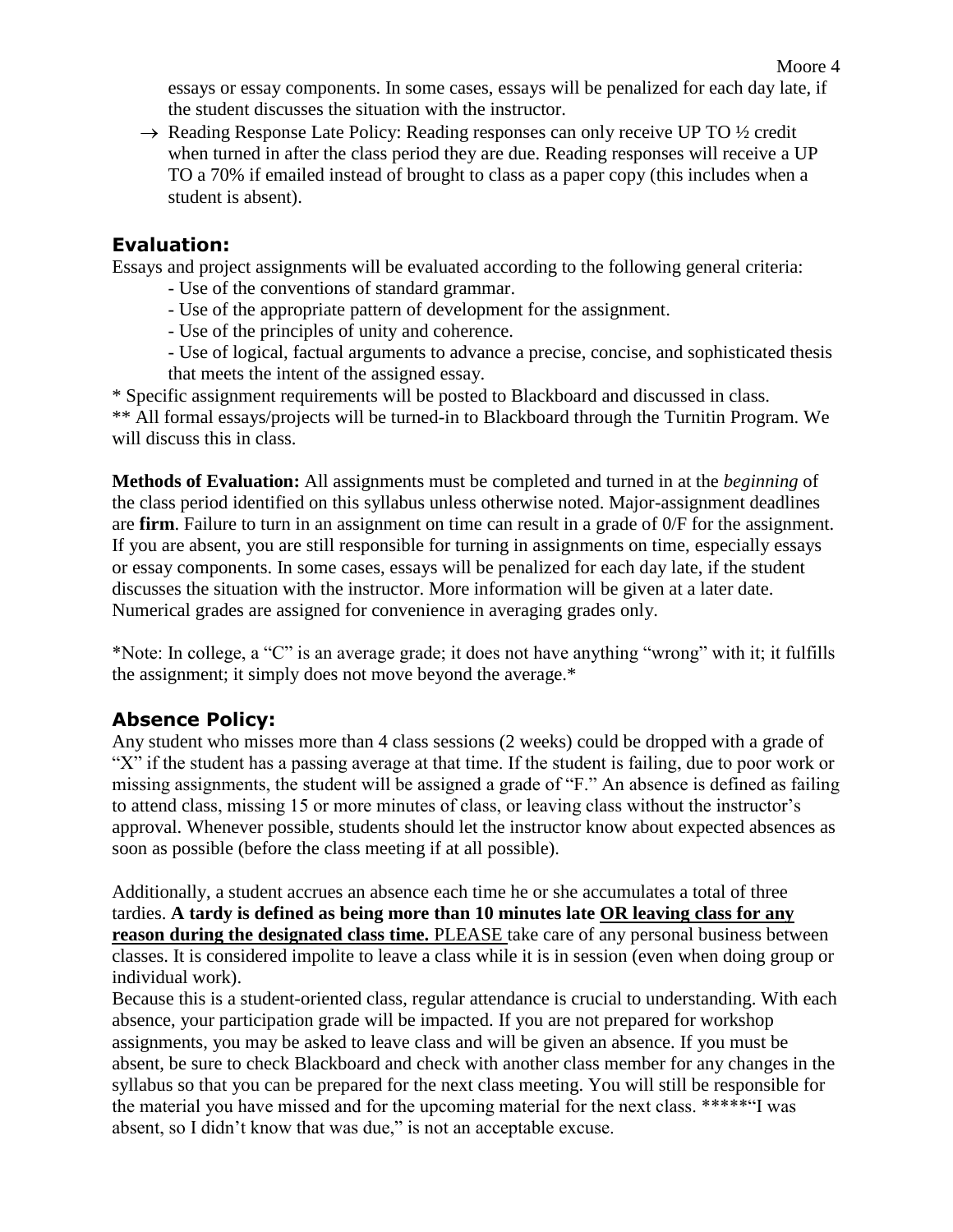# **Professionalism and Preparedness:**

Being prepared means that the student has carefully read all required readings and completed any out-of-class writing assignments. All actions and words should reflect kindness and respect for both the instructor and all other students. Disruptive behavior is not restricted to behavioral issues alone; it can include interruptions from cell phones, iPods/mp3 players, sidebar conversations, or beeping watches. None of these behaviors is conducive to the environment we hope to promote this semester.

Any successful learning experience requires mutual respect on the part of the student and the instructor. Neither instructor nor student should be subject to others' behavior that is rude, disruptive, intimidating, aggressive, or demeaning**.** Student conduct that disrupts the learning process or is deemed disrespectful or threatening shall not be tolerated and may lead to disciplinary action and/or removal from class.

# **Communicating with the Instructor:**

The best way to reach me is through email (given above). Although I cannot guarantee that I will respond to your messages right away, I do check my email frequently. Please realize that if you email me after 5 PM, I cannot guarantee a response that night. Weekend responses may be slower or delayed until the next school day. Your SPC email is considered an official form of communication between you and me, so it is extremely important that you check your SPC email regularly.

If you have any questions or concerns about the class or your performance in the class, please do not hesitate to set up an appointment with me during office hours or write an email to me. I would rather hear about your concerns early in the semester when we still have time to work together, rather than at the end of the class when it is too late for me to help you. Also, if you have any special accommodations please let me know of your needs as soon as possible.

After I hand back graded essays, you must wait 24 hours before you can discuss your grade with me. This time should be spent reading and processing my comments. I am happy to explain my comments and grading rubric and to answer any questions that you may have, but I require that all students let 24 hours pass before contacting me regarding essay grades.

# **Academic Integrity—Plagiarism/Cheating:**

Students are expected to do their own work on all projects, quizzes, assignments, and papers. Failure to comply with this policy will result in an F for the assignment and can result in an F for the course if circumstances warrant it.

Plagiarism violations include, but are not limited to, the following:

- 1. Turning in a paper that has been purchased, borrowed, or downloaded from another student, an online term paper site, or a mail order term paper mill;
- 2. Cutting and pasting together information from books, articles, other papers, or online sites without providing proper documentation;
- 3. Using direct quotations (three or more words) from a source without showing them to be direct quotations and citing them; or
- 4. Giving an in-text citation only at the end of a paragraph.

Cheating violations include, but are not limited to, the following:

- 1. Obtaining an examination by stealing or collusion;
- 2. Discovering the content of an examination before it is given;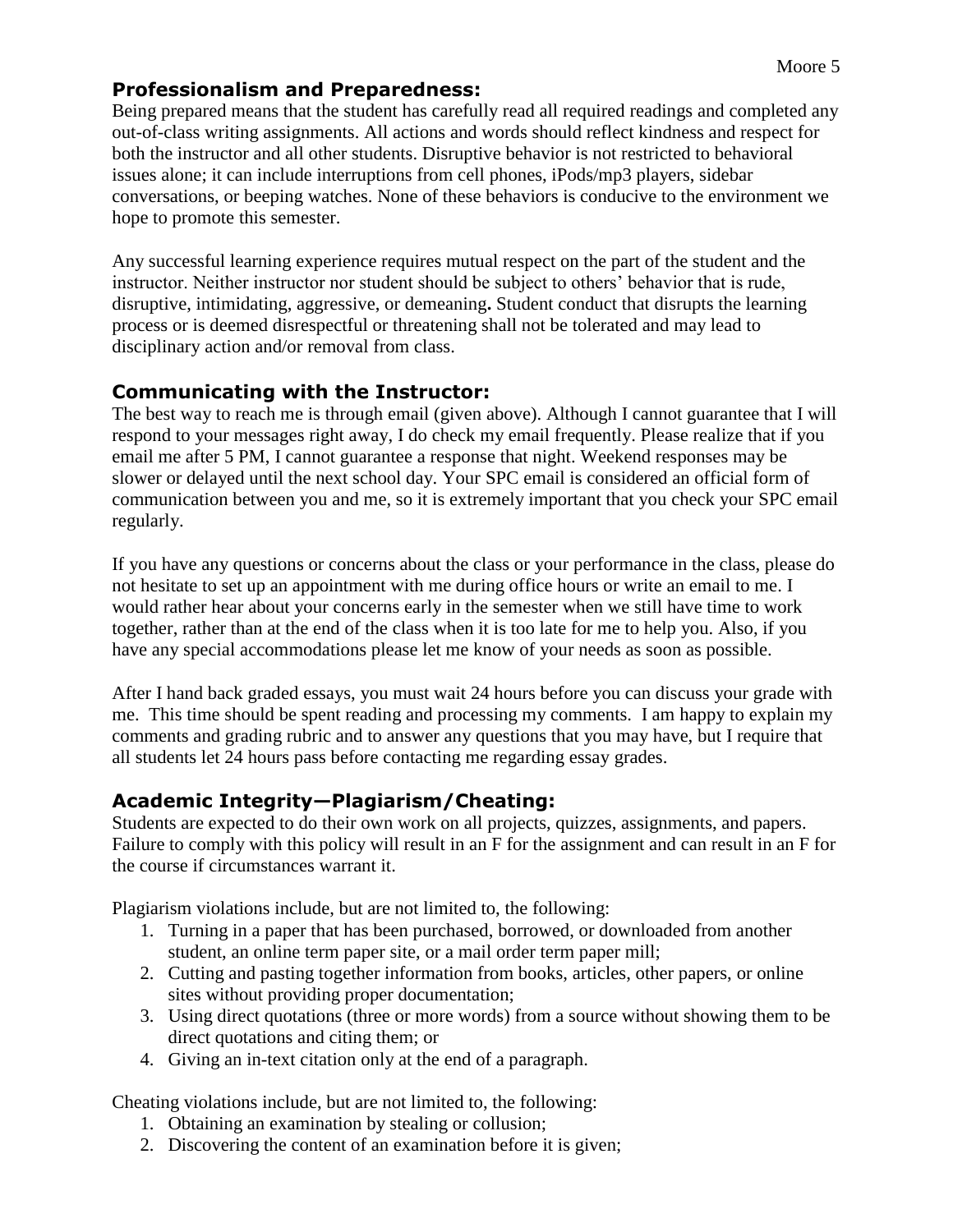- 3. Using an unauthorized source of information (notes, textbook, text messaging, internet) during an examination, quiz, or homework assignment;
- 4. Entering an office or building to obtain unfair advantage;
- 5. Taking an examination for another;
- 6. Altering grade records; or
- 7. Copying another's work during an examination or on a homework assignment.

# **Students with Disabilities:**

Students with disabilities, including but not limited to physical, psychiatric, or learning disabilities, who wish to request accommodations in this class should notify the Disability Services Office early in the semester so that the appropriate arrangements may be made. In accordance with federal law, a student requesting accommodations must provide acceptable documentation of his/her disability to the Disability Services Office. For more information, call or visit the Disability Services Office at Levelland (Student Health & Wellness Office) 806-716- 2577, Reese Center (Building 8) 806-716-4675, or Plainview Center (Main Office) 806-716- 4302 or 806-296-9611.

# **Statement of Nondiscrimination:**

It is the policy of this instructor not to discriminate on the basis of age, color, disability, ethnicity, gender, national origin, race, religion, sexual orientation, or veteran status.

# **Statement of Diversity:**

In this class, the instructor will establish and support an environment that values and nurtures individual and group differences and encourages engagement and interaction. Understanding and respecting multiple experiences and perspectives will serve to challenge and stimulate all of us to learn about others, about the larger world, and about ourselves. By promoting diversity and intellectual exchange, we will not only mirror society as it is, but also model society as it should and can be.

# **Campus Concealed Carry:**

South Plains College permits the lawful carry of concealed handguns in accordance with Texas state law and Texas Senate Bill 11. Individuals possessing a valid License to Carry permit, or the formerly issued Concealed Handgun License, may carry a concealed handgun at all campus locations except for the following: Natatorium.

For a complete list of campus carry exclusions zones by event, please visit http://www.southplainscollege.edu/campuscarry.php

**\*This syllabus and schedule is subject to change at the instructor's discretion. Continued enrollment by the student in the course indicates that the student agrees and will abide by all policies set forth in this syllabus by the instructor.\***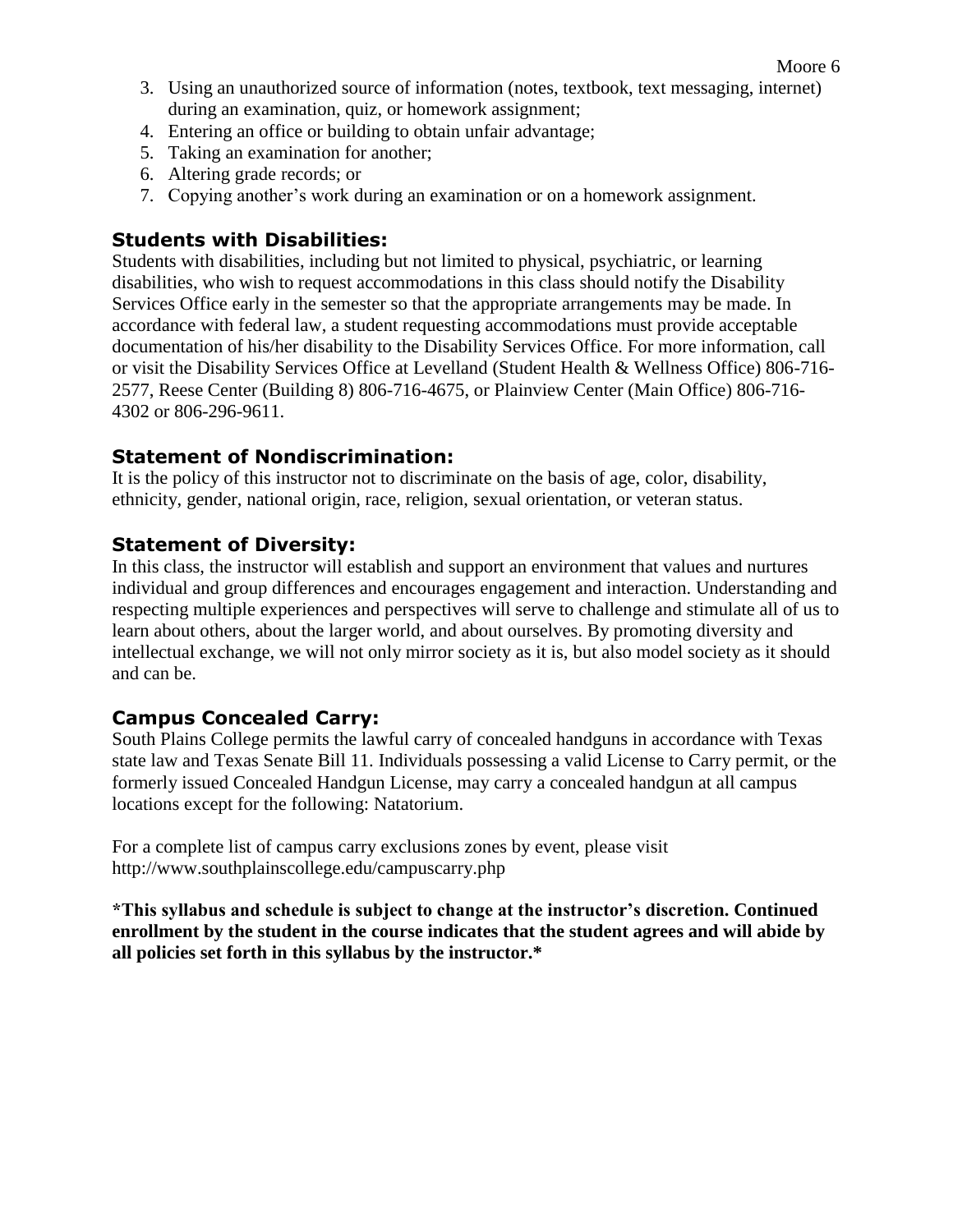#### **Week 1**

M 1/14: Introduction to Class // Syllabus // Expectations

- W 1/16: How and Why We Read
	- $\rightarrow$  Reading Response Assignment Given
	- $\rightarrow$  Essay #1 Assignment Given

#### **Week 2**

### **M 1/21: MLK JR. HOLIDAY**

#### W 1/23:

 $\rightarrow$  1842 "The Overcoat" Nikolai Gogol (516) 4, 5, 6

 $\rightarrow$  1853 "Bartleby the Scrivener" Herman Melville (872) 1, 7

#### **Week 3**

#### M 1/28:

 $\rightarrow$  1835 "Young Goodman Brown" Nathaniel Hawthorne (585) 1, 4, 7

#### W 1/30:

 $\rightarrow$  1879 "The Grand Inquisitor" Fedor Dostoevski (389) 1, 5

#### **Week 4**

### $M$   $2/4$ :

- $\rightarrow$  1884 "The Necklace" Guy de Maupassant (849) 1, 2, 7
- $\rightarrow$  1886 "The Death of Ivan Ilych" Leo Tolstoy (1115) 5, 6, 7

#### W 2/6:

 $\rightarrow$  1886 "The Death of Ivan Ilych" Leo Tolstoy (1115) 5, 6, 7

#### **Week 5:**

M 2/11: Film #1

### W 2/13: Film #1

#### **Week 6**

#### **M 2/18: ESSAY #1 DUE**

- $\rightarrow$  Presentations of essays/discussion
- $\rightarrow$  Thematic recap and discussion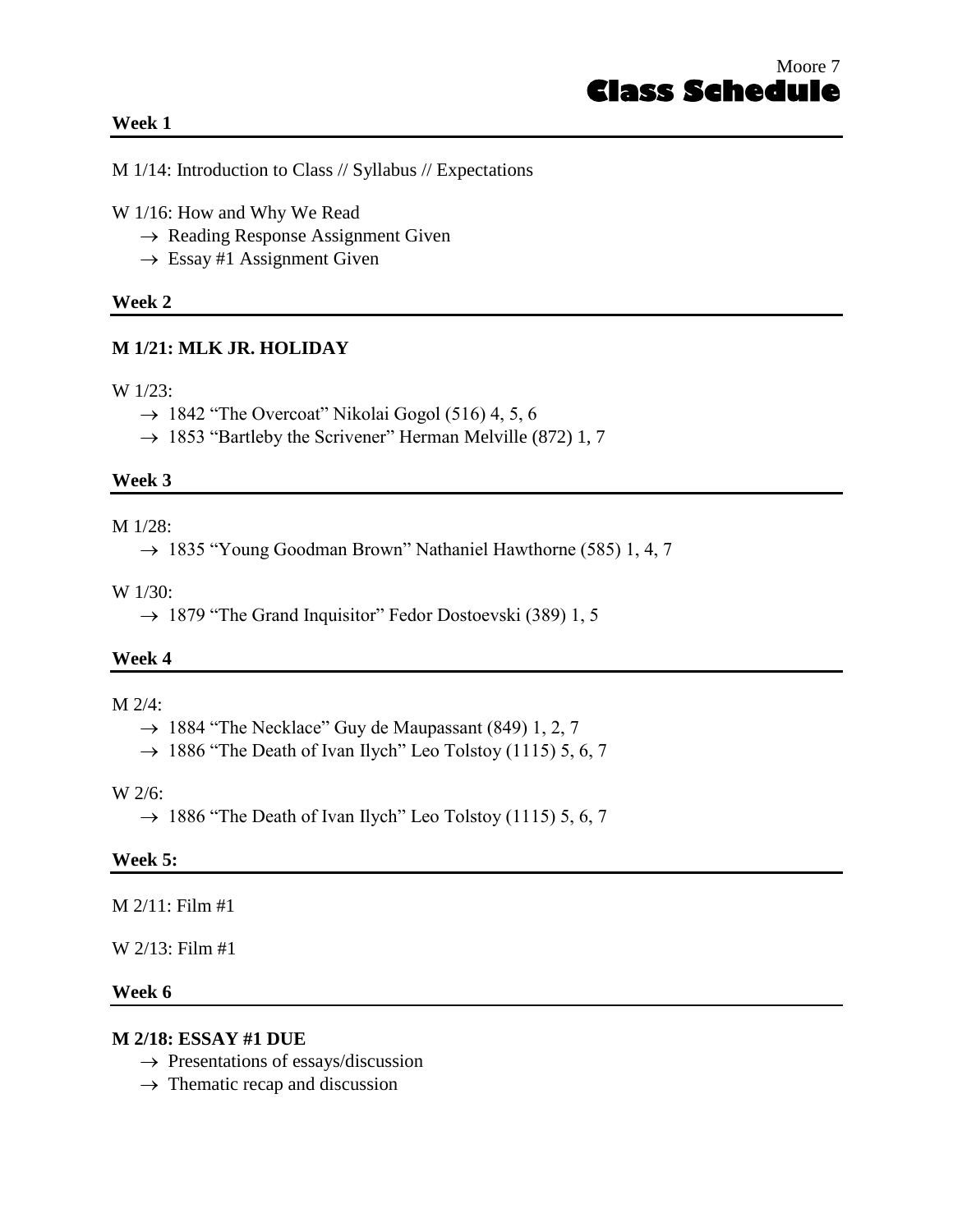# W 2/20:

- $\rightarrow$  1898 "The Storm" Kate Chopin (239) 5, 6
- $\rightarrow$  1898 "The Blue Hotel" Stephen Crane (315) 4, 5
- $\rightarrow$  1908 "To Build a Fire" Jack London (819) 4, 5
- $\rightarrow$  Essay/Project #2 Assignment Given
- $\rightarrow$  Midterm review given

# **Week 7**

M 2/25:

 $\rightarrow$  1914 "The Dead" James Joyce (703) 4, 5

# **W 2/27: MIDTERM EXAM**

### **Week 8**

# M 3/4:

 $\rightarrow$  1899 "Heart of Darkness" [Part I] Joseph Conrad (257-278)

W 3/6:

→ 1899 "Heart of Darkness" [Part II] Joseph Conrad (278-296)

# **Spring Break**



# **Week 9**

# M 3/18:

 $\rightarrow$  1899 "Heart of Darkness" Joseph Conrad [Part III] (296-313)

W 3/20:

- $\rightarrow$  1899 "Heart of Darkness" [Final Discussion] Joseph Conrad 1, 5, 9, 10, 11
- $\rightarrow$  Project #3 Assignment Given

# **Week 10**

M 3/25: Film #2

W 3/27: Film #2